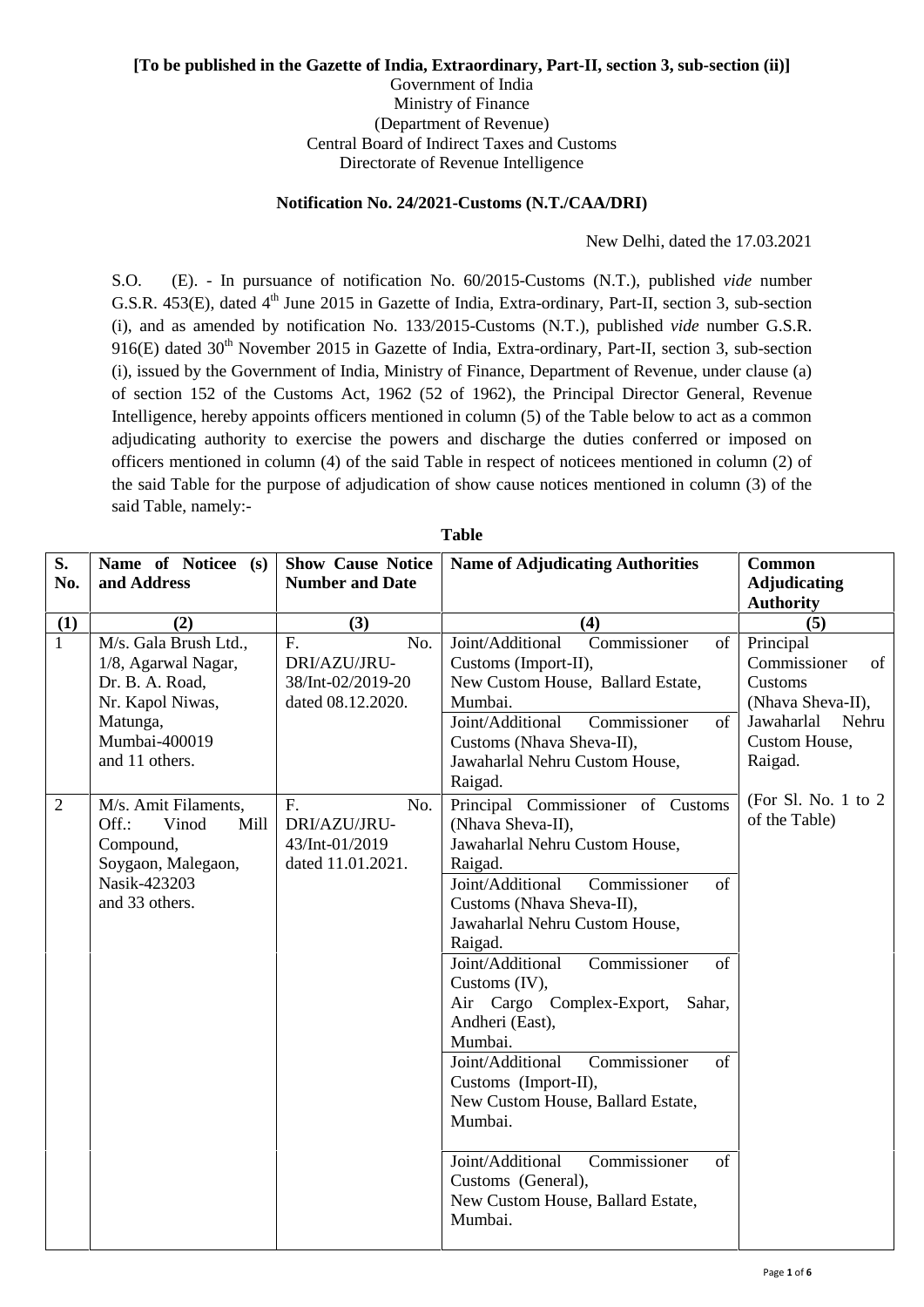| 3. | Organic<br>Fine<br>M/s.<br>Industries Ltd.,<br>Fine House,<br>Anandji Street,<br>Off. M. G. Road,<br>Ghatkopar East,<br>Mumbai-400077<br>and 14 others.                                                                                                                                                                                                             | F.<br>No.<br>DRI/AZU/GRU-<br>$14/$ (Int-<br>17/2016)/2019 dated<br>11.02.2021.           | Principal Commissioner/ Commissioner<br>of Customs (Nhava Sheva-II),<br>Jawaharlal Nehru Custom House,<br>Raigad.<br>Joint/Additional<br>Commissioner<br>of<br>Customs $(IV)$ ,<br>Air Cargo Complex (Import), Sahar,<br>Andheri,<br>Mumbai.                                                                                                                                                                                                                                                                                                                                                                                                                                       | <b>Additional Director</b><br>General<br>(Adjudication),<br>Directorate<br>of<br>Revenue<br>Intelligence,<br>Mumbai. |
|----|---------------------------------------------------------------------------------------------------------------------------------------------------------------------------------------------------------------------------------------------------------------------------------------------------------------------------------------------------------------------|------------------------------------------------------------------------------------------|------------------------------------------------------------------------------------------------------------------------------------------------------------------------------------------------------------------------------------------------------------------------------------------------------------------------------------------------------------------------------------------------------------------------------------------------------------------------------------------------------------------------------------------------------------------------------------------------------------------------------------------------------------------------------------|----------------------------------------------------------------------------------------------------------------------|
| 4. | Sh. Mahesh Parwal,<br>Proprietor,<br>M/s. Golden Granites,<br>Godown-cum-office<br>premises,<br>Plot No. 282,<br>Khasra<br>No.<br>70/1/1,<br>Marble<br>Mongolpuri<br>Market,<br>Delhi-110085<br>and<br>Sh. Sunil Joshi,<br>Accountant,<br>M/s. Golden Granites,<br>House No. 305A,<br>Pratap Vihar, Part-I,<br>Nithari,<br>North<br>West<br>Delhi,<br>Delhi-110086. | F. No. DRI/AZU/GI-<br>$02/Eng-26$<br>$(Int-$<br>12)/2018<br>dated<br>03.02.2021.         | Principal Commissioner of Customs,<br>Port User Building, Mundra,<br>Kutch.<br>Joint/Additional<br>Commissioner<br>of<br>Customs (Chennai-II),<br>Custom House,<br>Chennai.<br>Joint/Additional<br>Commissioner<br>of<br>Customs (Import),<br>Inland Container Depot-Tughlakabad,<br>New Delhi.<br>Joint/Additional<br>Commissioner<br>of<br>Customs (Nhava Sheva-III),<br>Jawaharlal Nehru Custom House,<br>Raigad.<br>Joint/Additional<br>Commissioner<br>of<br>Customs,<br>NCR Building, Statue Circle,<br>Jaipur.<br>Joint/Additional<br>Commissioner<br>of<br>Customs,<br>Port User Building, Mundra,<br>Kutch.                                                               | Principal<br>Commissioner/<br>Commissioner<br>of<br>Customs,<br>Port User Building,<br>Mundra,<br>Kutch.             |
| 5  | $M/s.$ Blue-Fin<br>Frozen<br>Foods Pvt. Ltd.,<br>Plot No. L-72,<br>Taloja MIDC,<br>Raigad,<br>Maharashtra-410208<br>and 7 others.                                                                                                                                                                                                                                   | F.<br>No.<br>DRI/AZU/JRU-<br>37/Enq-09<br>$(Int-$<br>04/19)/2019-20<br>dated 27.01.2021. | Principal Commissioner/ Commissioner<br>of Customs-IV,<br>Air Cargo Complex (Export),<br>Air Cargo Complex,<br>Sahar, Andheri (E),<br>Mumbai.<br>Commissioner<br>Joint/Additional<br>of<br>Customs (Port), Custom House,<br>Kolkata.<br>Joint/Additional<br>Commissioner<br>of<br>Customs (Chennai-II) (Import),<br>Custom House,<br>Chennai.<br>Commissioner<br>Joint/Additional<br>of<br>Customs, Custom House,<br>Near Balaji Temple,<br>Kandla.<br>Joint/Additional<br>Commissioner<br>of<br>Customs (Nhava Sheva-II),<br>Jawaharlal Nehru Custom House,<br>Raigad.<br>Commissioner<br>Assistant/Deputy<br>of<br>Customs-IV,<br>Air Cargo Complex (Export),<br>Mumbai Zone-III | <b>Additional Director</b><br>General<br>(Adjudication),<br>Directorate<br>οf<br>Revenue<br>Intelligence,<br>Mumbai  |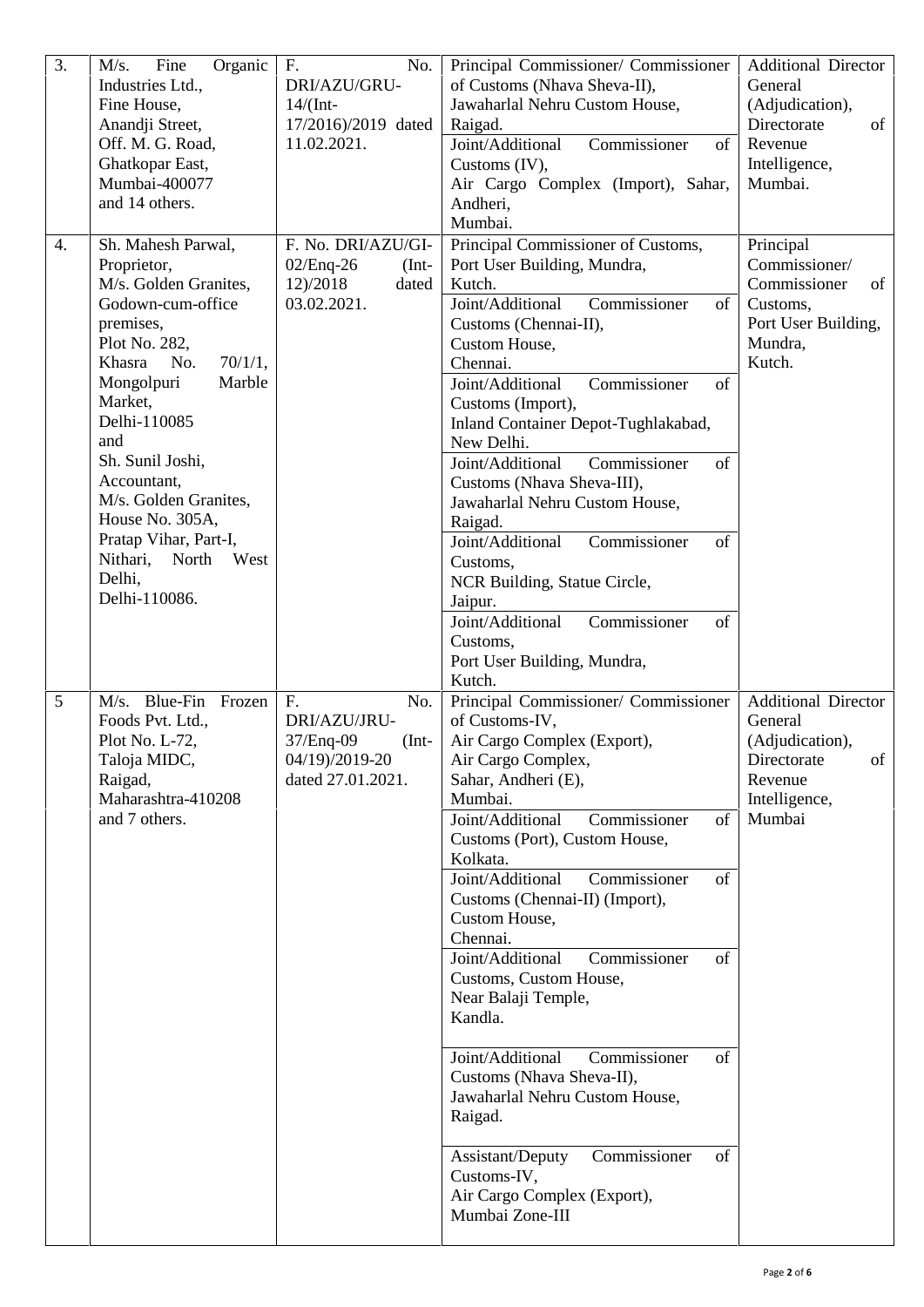| 6. | M/s. Hemani Industries<br>Limited, | F.<br><b>SCN</b><br>No.<br>DRI/AZU/GI-02/ | Principal Commissioner/ Commissioner<br>of Customs-IV,               | <b>Additional Director</b><br>General |
|----|------------------------------------|-------------------------------------------|----------------------------------------------------------------------|---------------------------------------|
|    | $C-301$ ,<br>Neelkanth             | $Enq-09$<br>$(Int-$                       | Air Cargo Complex-Export,                                            | (Adjudication),                       |
|    | Business Park,                     | 21/18)/2019<br>dated                      | Sahar, Andheri (East),                                               | Directorate<br>of                     |
|    | Vidhyavihar (West),                | 09.02.2021 read with                      | Mumbai.                                                              | Revenue                               |
|    | Mumbai-400086                      | corrigendum<br>dated                      | Principal Commissioner/ Commissioner                                 | Intelligence,                         |
|    | and 35 others.                     | 01.03.2021.                               | of Customs,                                                          | Delhi                                 |
|    |                                    |                                           | Custom House, Navrangpura,                                           |                                       |
|    |                                    |                                           | Ahmedabad.                                                           |                                       |
|    |                                    |                                           | Principal Commissioner/ Commissioner<br>of Customs (Nhava Sheva-II), |                                       |
|    |                                    |                                           | Jawaharlal Nehru Custom House,                                       |                                       |
|    |                                    |                                           | Raigad.                                                              |                                       |
|    |                                    |                                           | Principal Commissioner/ Commissioner                                 |                                       |
|    |                                    |                                           | of Customs (Nhava Sheva-I),                                          |                                       |
|    |                                    |                                           | Jawaharlal Nehru Custom House,                                       |                                       |
|    |                                    |                                           | Raigad.                                                              |                                       |
|    |                                    |                                           | Principal Commissioner/ Commissioner                                 |                                       |
|    |                                    |                                           | of Customs,                                                          |                                       |
|    |                                    |                                           | Custom House, Near Balaji Temple,                                    |                                       |
|    |                                    |                                           | Kandla.                                                              |                                       |
|    |                                    |                                           | Joint/Additional<br>Commissioner<br>of<br>Customs,                   |                                       |
|    |                                    |                                           | Custom House, Navrangpura,                                           |                                       |
|    |                                    |                                           | Ahmedabad.                                                           |                                       |
|    |                                    |                                           | Commissioner<br>Joint/Additional<br>of                               |                                       |
|    |                                    |                                           | Customs (Import),                                                    |                                       |
|    |                                    |                                           | Air Cargo Complex,                                                   |                                       |
|    |                                    |                                           | New Custom House,                                                    |                                       |
|    |                                    |                                           | New Delhi.                                                           |                                       |
|    |                                    |                                           | Joint/Additional<br>Commissioner<br>of<br>Customs (Nhava Sheva-I),   |                                       |
|    |                                    |                                           | Jawaharlal Nehru Custom House,                                       |                                       |
|    |                                    |                                           | Raigad.                                                              |                                       |
|    |                                    |                                           | Joint/Additional<br>Commissioner<br>of                               |                                       |
|    |                                    |                                           | Customs (Port), Custom House,                                        |                                       |
|    |                                    |                                           | Kolkata.                                                             |                                       |
|    |                                    |                                           | Joint/Additional<br>Commissioner<br>of                               |                                       |
|    |                                    |                                           | Customs, Mundra Port,                                                |                                       |
|    |                                    |                                           | Port User Building,                                                  |                                       |
|    |                                    |                                           | Kutch.                                                               |                                       |
|    |                                    |                                           | Commissioner<br>Joint/Additional<br>of                               |                                       |
|    |                                    |                                           | Customs (Import-II),<br>New Custom House, Ballard Estate,            |                                       |
|    |                                    |                                           | Mumbai.                                                              |                                       |
|    |                                    |                                           | Joint/Additional<br>Commissioner<br>of                               |                                       |
|    |                                    |                                           | Customs (Chennai-II),                                                |                                       |
|    |                                    |                                           | New Custom House,                                                    |                                       |
|    |                                    |                                           | Chennai.                                                             |                                       |
|    |                                    |                                           | Joint/Additional<br>Commissioner<br>of                               |                                       |
|    |                                    |                                           | Customs,                                                             |                                       |
|    |                                    |                                           | Custom House, Marmagoa,                                              |                                       |
|    |                                    |                                           | Goa.                                                                 |                                       |
|    |                                    |                                           | Joint/Additional                                                     |                                       |
|    |                                    |                                           | Commissioner<br>of<br>Customs,                                       |                                       |
|    |                                    |                                           | Customs Preventive Commissionerate,                                  |                                       |
|    |                                    |                                           | Autonagar,                                                           |                                       |
|    |                                    |                                           | Vijayawada                                                           |                                       |
|    |                                    |                                           |                                                                      |                                       |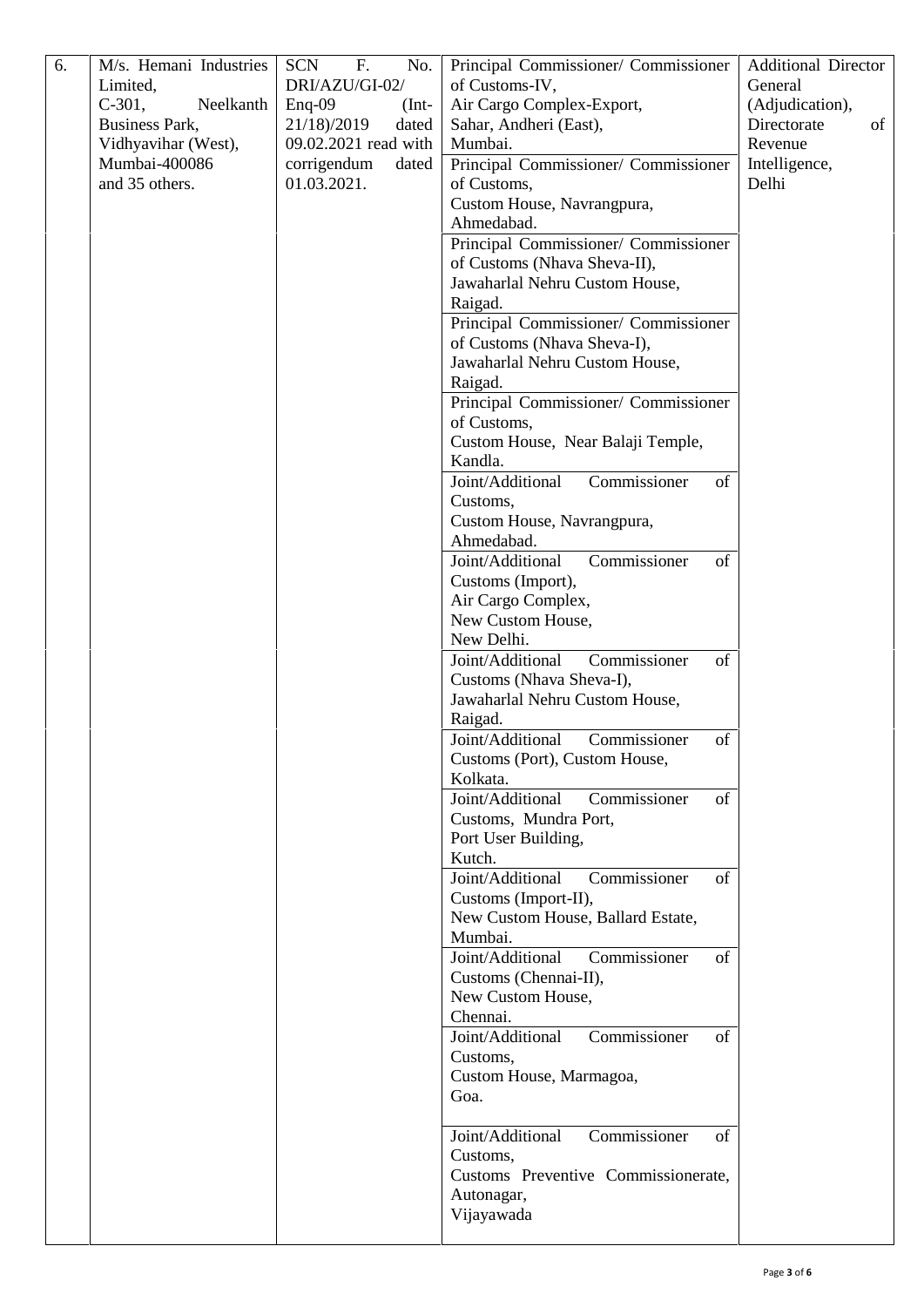| 7.      | Sh. Sourabh Banka,<br>Proprietor,<br>M/s.<br>Rosemarry<br>International, Plot No.<br><b>JCK</b><br>3A,<br>Industrial<br>Park, Metagalli,<br>Mysuru<br>and 2 others.                                                                                                                                                                                                                    | F. No. DRI/BZU/S-<br>$IV/Eng-29$<br>$(Int-$<br>Nil)/2020<br>dated<br>01.03.2021<br>(SCN<br>No.<br>DRI/BZU/SCN/07/2<br>021)                                     | Commissioner of Customs,<br>Custom House,<br>New Harbour Estate,<br>Tuticorin.<br>Commissioner of Customs,<br>City Commissionerate,<br>C. R. Building, Queens Road,<br>Bengaluru.<br>Principal Commissioner/ Commissioner<br>of Customs (Preventive), Auto Nagar,<br>Vijayawada.                                                                                                                        | Principal<br>Commissioner/<br>Commissioner<br>of<br>Customs,<br>Custom House,<br><b>New</b><br>Harbour<br>Estate,<br>Tuticorin.                                                                                                    |
|---------|----------------------------------------------------------------------------------------------------------------------------------------------------------------------------------------------------------------------------------------------------------------------------------------------------------------------------------------------------------------------------------------|----------------------------------------------------------------------------------------------------------------------------------------------------------------|---------------------------------------------------------------------------------------------------------------------------------------------------------------------------------------------------------------------------------------------------------------------------------------------------------------------------------------------------------------------------------------------------------|------------------------------------------------------------------------------------------------------------------------------------------------------------------------------------------------------------------------------------|
| 8<br>9. | M/s. P.S. Bedi & Co.<br>Private Limited,<br>D-14/1 & 14/2,<br>Okhla Industrial Area,<br>Phase-I.<br>New Delhi-110020<br>and 3 others.<br>M/s. NKA Fruits,<br>Pallath Road,<br>Thammanam PO,<br>Ernakulam,<br>Kerala-682032<br>and 6 others.                                                                                                                                            | F.<br>No.<br>DRI/CZU/VIII/26/33<br>N/2018<br>dated<br>30.01.2021.<br>F.<br>No.<br>DRI/CoZU/CHN/02/<br>Enq-02/2020<br>dated<br>25.02.2021.<br>(SCN No. 03/2021) | Principal Commissioner of Customs<br>(Import),<br>Air Cargo Complex,<br>New Custom House,<br>New Delhi.<br>Commissioner of Customs,<br>Custom House, Willingdon Island,<br>Cochin.<br>Commissioner<br>Joint/Additional<br>of<br>Customs (Chennai-II) (Import),<br>Custom House,<br>Chennai.<br>Assistant/ Deputy Commissioner of<br>(Chennai-III) (Preventive),<br>Customs<br>Custom House,<br>Chennai. | <b>Additional Director</b><br>General<br>(Adjudication),<br>Directorate of<br>Revenue<br>Intelligence,<br>Delhi.<br>Principal<br>Commissioner/<br>Commissioner<br>of<br>Customs,<br>Custom House,<br>Willingdon Island,<br>Cochin. |
| 10.     | M/s.<br>Renault<br>Nissan<br>Automotive India Pvt.<br>Ltd.,<br>Plot No. 01, SIPCOT<br>Indl. Park, Mathur Post,<br>Oragadam,<br>Kanchipuram,<br>Tamilnadu-602105<br>and<br>Sh.<br>Shailesh<br>Kumar<br>Singh, Manager ACT,<br>M/s. Renault Nissan<br>Automotive India Pvt.<br>Ltd.,<br>Plot No. 01, SIPCOT<br>Indl. Park, Mathur Post,<br>Oragadam,<br>Kanchipuram,<br>Tamilnadu-602105 | F <sub>r</sub><br>No.<br>DRI/DZU/JRU/19/In<br>t-19/2019<br>dated<br>02.02.2021<br>(SCN No. 02/2021)                                                            | Principal Commissioner of Customs<br>(Chennai-II), Sea Port,<br>Custom House,<br>Chennai.<br>Commissioner<br>Joint/Additional<br>of<br>Customs (Chennai-VII),<br>New Custom House,<br>Meenambakkam,<br>Chennai.                                                                                                                                                                                         | Principal<br>Commissioner/<br>Commissioner<br>of<br>Customs,<br>Complex,<br>Concor<br>P.O.<br>Container<br>Depot,<br>Greater<br>Noida,<br><b>Budh</b><br>Gautam<br>Nagar                                                           |
| 11      | M/s. Metals and Mineral<br>Trading<br>Corporation<br>Limited,<br>9-1-76 to 77/1/B,<br>3 <sup>rd</sup> Floor, S. D. Road,<br>Secunderabad-500003<br>and 8 others.                                                                                                                                                                                                                       | No.<br>F.<br>DRI/HZU/26B/Enq-<br>2A<br>$[Int-2A)/2017$<br>dated 22.01.2021.                                                                                    | Principal Commissioner of Customs,<br>Basheerbagh,<br>Hyderabad.<br>Commissioner of Customs (Import),<br>Air Cargo Complex,<br>Sahar, Andheri (E),<br>Mumbai.<br>Principal Commissioner of Customs,<br>Custom House,<br>Near All India Radio,<br>Navrangpura,<br>Ahmedabad.                                                                                                                             | <b>Additional Director</b><br>General<br>(Adjudication),<br>Directorate<br>of<br>Revenue<br>Intelligence,<br>Delhi.                                                                                                                |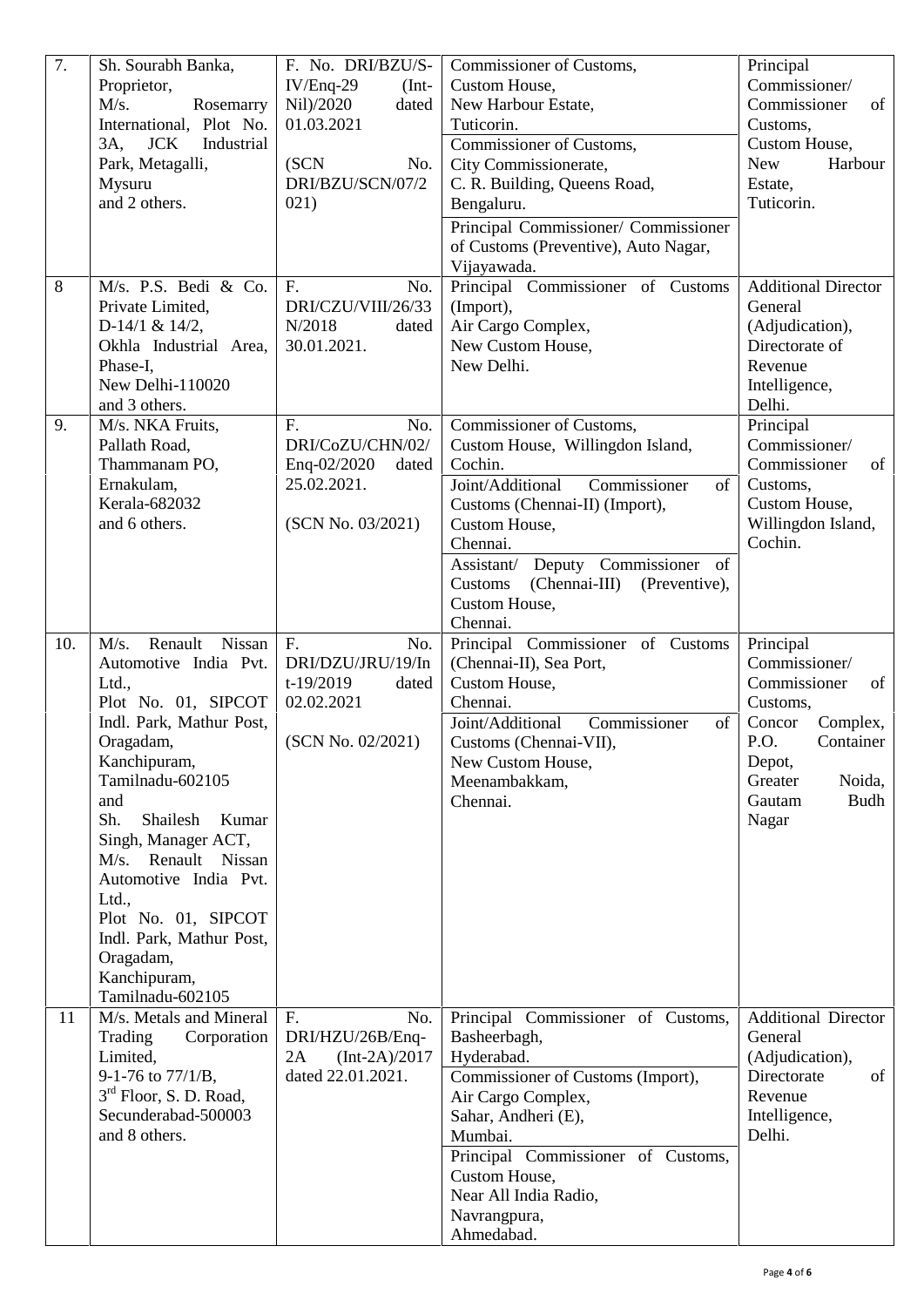|     |                                                                                                                                                                   |                                                                                                                                                | Principal Commissioner of Customs,<br>Air Cargo Complex,<br>Custom House,<br>Kolkata.                                                                                                                                                                                                                                               |                                                                                                                                                                                            |
|-----|-------------------------------------------------------------------------------------------------------------------------------------------------------------------|------------------------------------------------------------------------------------------------------------------------------------------------|-------------------------------------------------------------------------------------------------------------------------------------------------------------------------------------------------------------------------------------------------------------------------------------------------------------------------------------|--------------------------------------------------------------------------------------------------------------------------------------------------------------------------------------------|
| 12. | M/s. Rising Welworth<br>Enterprises LLP,<br>3 <sup>rd</sup> Floor, VTP House,<br>SNo. 34, Near Inorbit<br>Mall Wadgaon<br>Sheri,<br>Pune-411014.                  | F <sub>r</sub><br>No.<br>DRI/HZU/26D/Enq-<br>110 $(Int-68)/2020$<br>27.01.2021<br>dated<br>read<br>with<br>corrigendum<br>dated<br>20.02.2021. | Joint/Additional<br>Commissioner<br>of<br>Customs (Group-4),<br>O/o Commissioner of Customs (Import),<br>Nhava Sheva-III,<br>Jawaharlal Nehru Custom House,<br>Raigad.<br>Joint/Additional<br>Commissioner<br>of<br>Customs,<br>Commissioner of Customs-III<br>O/O<br>(Import), Air Cargo Complex,<br>Sahar, Anderi (E),<br>Mumbai. | Joint/Additional<br>Commissioner<br>of<br>Customs<br>$(Group-4),$<br>O/o Commissioner<br>of<br>Customs<br>(Import),<br>Nhava Sheva-III.<br>Jawaharlal<br>Nehru<br>Custom House,<br>Raigad. |
| 13  | M/s. Siemens Limited,<br>Birla Aurora,<br>Level-21,<br>Plot<br>No.<br>1080, Dr. Annie Besant<br>Road, Worli,<br>Mumbai-400030.                                    | <b>DRI</b><br>F.<br>No.<br>DRI/NRU/CI-26/Int-<br>0/28/2019<br>dated<br>08.02.2021.                                                             | Principal Commissioner/ Commissioner<br>(Import),<br>of Customs<br>Air<br>Cargo<br>Complex, Sahar, Andheri (East),<br>Mumbai.<br>Joint/Additional<br>Commissioner<br>of<br>Customs (Nhava Sheva-V),<br>Jawaharlal Nehru Custom House,<br>Raigad.                                                                                    | Principal<br>Commissioner/<br>Commissioner<br>of<br>Customs (Import),<br>Air<br>Cargo<br>Complex,<br>Sahar,<br>Andheri (East),<br>Mumbai.                                                  |
| 14. | <b>GP</b><br>M/s.<br>Petroleums<br>Limited,<br>804, Ackruti Star,<br>$8th$ Floor,<br>MIDC Central Road,<br>MIDC, Andheri East,<br>Mumbai-400093.                  | F.<br>No.<br>DRI/MZU/CI/Int-<br>164/2019<br>dated<br>23.02.2021.                                                                               | Principal Commissioner/ Commissioner<br>of Customs (Nhava Sheva-I),<br>Jawaharlal Nehru Custom House,<br>Raigad.<br>Principal Commissioner/ Commissioner<br>of Customs,<br>Pipavav Port, Jamnagar,<br>Gujarat.<br>Commissioner<br>Assistant/Deputy<br>of<br>Customs (Group 1A),<br>Mundra Port.<br>Mundra.                          | Principal<br>Commissioner/<br>Commissioner<br>of<br>Customs<br>(Nhava Sheva-I),<br>Jawaharlal<br>Nehru<br>Custom House,<br>Raigad.                                                         |
| 15. | M/s. Optilink Network<br>Pvt. Ltd. India,<br>501/502, $5^{th}$ Floor,<br>Sanjona Complex Plot<br>No. 11A,<br>HemuKalani<br>Road<br>Chembur (E),<br>Mumbai-400071. | F.<br>No.<br>DRI/MZU/B/Int/103/<br>2018<br>dated<br>31.12.2020 read with<br>corrigendum<br>dated<br>27.01.2021.                                | Commissioner of Customs (Import),<br>Air Cargo Complex,<br>Sahar, Andheri (East),<br>Mumbai.<br><b>Commissioner of Customs</b><br>(Nhava Sheva-V),<br>Jawaharlal Nehru Custom House,<br>Raigad.                                                                                                                                     | <b>Additional Director</b><br>General<br>(Adjudication),<br>Directorate<br>of<br>Revenue<br>Intelligence,<br>Mumbai.                                                                       |
| 16  | M/s.<br>Piramal<br>Enterprises,<br>Piramal Tower,<br>Corporate<br>Peninsula<br>Park, Ganpatrao Kadam<br>Marg,<br>Lower Parel,<br>Mumbai-400013                    | No.<br>$S/12$ -Gen-<br>F <sub>r</sub><br>Misc-654/18-19<br><b>DBK</b><br>dated<br>23.05.2018.<br>SCN No. 260/2018-<br>19/DBK                   | Joint/Additional<br>Commissioner<br>of<br>Customs (Drawback),<br>Nhava Sheva,<br>Jawaharlal Nehru Custom House,<br>Raigad.                                                                                                                                                                                                          | Joint/Additional<br>Commissioner<br>of<br>Customs<br>(Drawback),<br>Nhava Sheva-II,<br>Jawaharlal<br>Nehru<br>Custom House,<br>Raigad.                                                     |
| 17  | and<br>Sh. Subhash Naik,<br>Chief<br>Manager,                                                                                                                     | C.<br>No.<br><b>VIII</b><br>(10)15/ADC/ADJ/C<br>$US/WB/18-19$ dated<br>19.06.2018.                                                             | Additional Commissioner of Customs<br>(Preventive),<br>CCP, West Bengal,<br>Kolkata.                                                                                                                                                                                                                                                | (For Sl. No. 16 to<br>18 of the Table)                                                                                                                                                     |